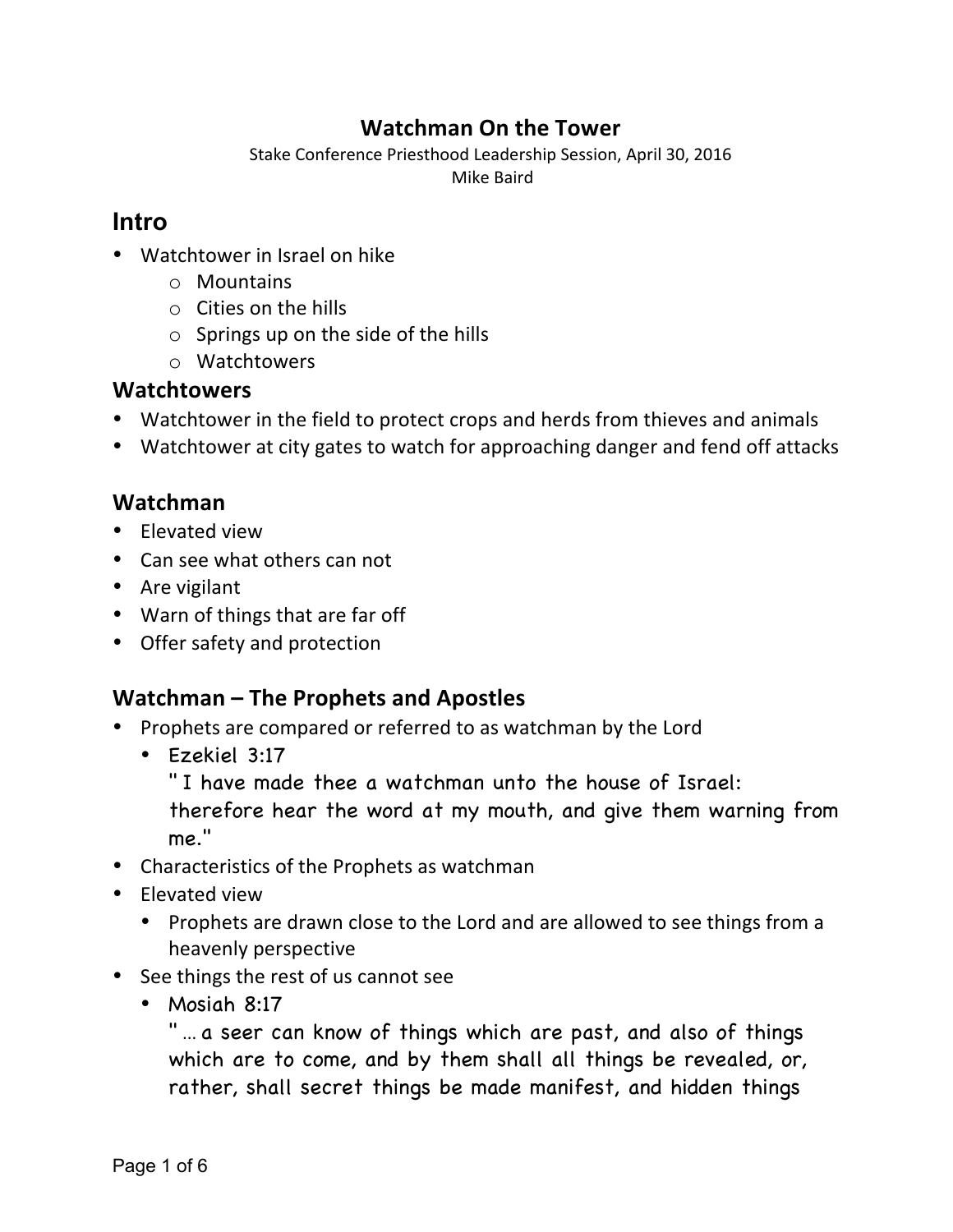shall come to light, and things which are not known shall be made known by them, and also things shall be made known by them which otherwise could not be known."

- Are vigilant
	- Russel M Ballard

" Through the centuries, prophets have fulfilled their duty when they have warned people of the dangers before them. The Lord's Apostles are duty bound to watch, warn, and reach out to help those seeking answers to life's questions." ("God Is at the Helm," Ensign, Nov. 2015)

- Warn of things that are far off
	- Guide to the Scriptures: "Prophet"
		- "A prophet denounces sin and foretells its consequences. He is a preacher of righteousness. On occasion, prophets may be inspired to foretell the future for the benefit of mankind" (lds.org/scriptures/gs)
- Offer safety and protection
	- As we heed the prophets we can find safety
	- We can avoid calamities both individually and as a group

## **Watchman – Why do we not follow?**

- If we had a "movie view" of the scene I described
- In this movie we saw:
	- Saw danger approaching
	- Saw the watchman give warning
	- Saw some villagers ignore the warning
	- Saw some villagers dismiss the watchman as foolish, someone who just lives off the labors of he villagers and wants the villagers under their control
	- Saw some villagers argue with the watchman
- What would we think?
- With the view we have those villagers seem foolish
- We read and wonder how could the people reject the prophet's counsel?
- Abinadi
	- Noah you should listen to him not your priests
	- Noah appears foolish to us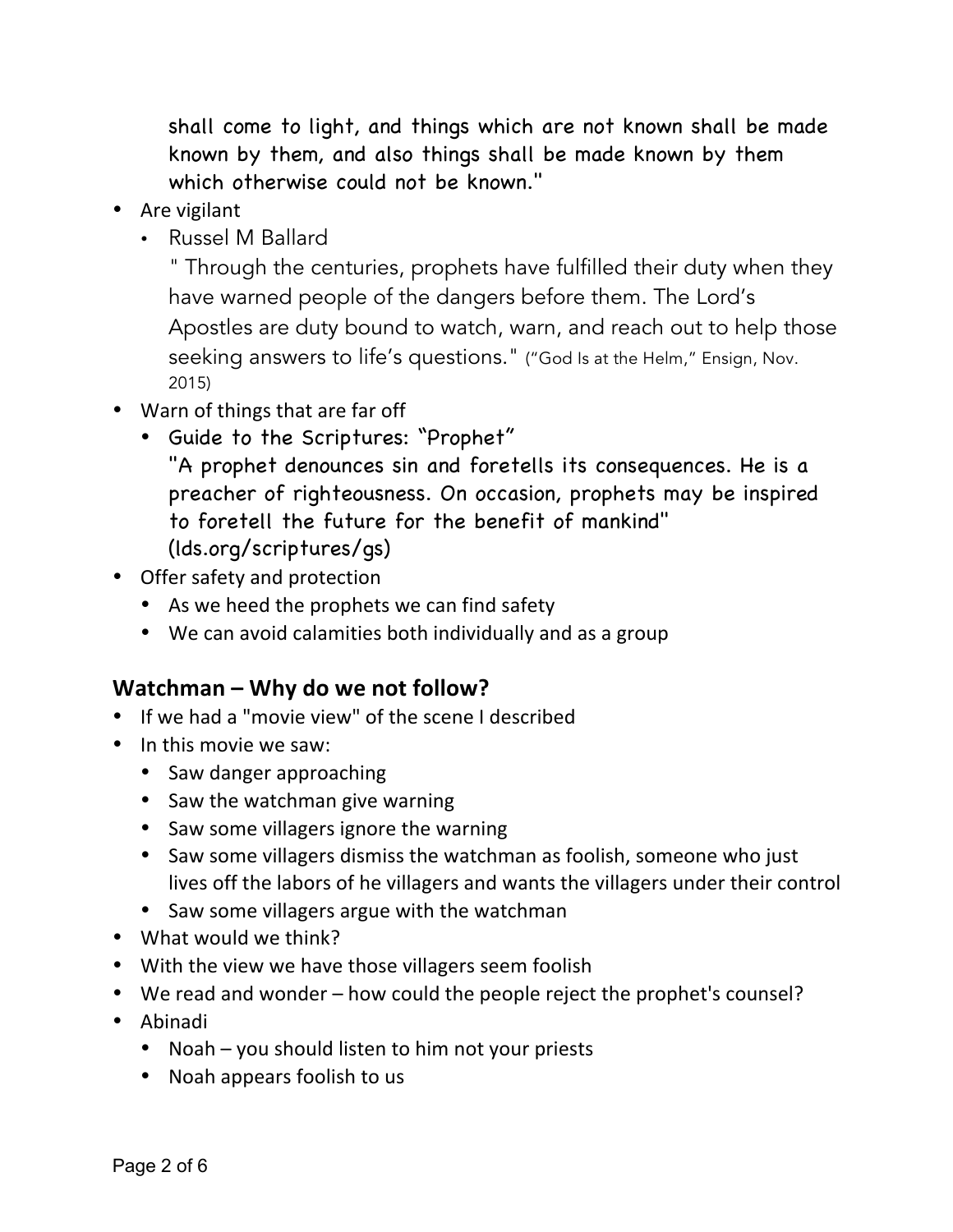- Yet don't our Prophets and apostles today have the same things happen to them?
	- Some ignore the warnings and counsel
	- Some dismiss the modern day watchman as foolish
	- Some argue about and against what the modern day watchman is telling us
- 2 Timothy 4:3

"For the time will come when they will not endure sound doctrine; but after their own lusts shall they heap to themselves teachers, having itching ears;"

- Isn't that a pretty good description of some of the things that have been happening in the church in the last while?
- Seems like every time I turn around there is a new advocacy group within the church
- I would like to address this more directly
- Is it OK to have a different opinion than the authorities of the church?
- Here is a quote from a member of the first presidency
- Guess who and when this was said
- George Q Cannon (1869)

" A friend … wished to know whether we … considered an honest difference of opinion between a member of the Church and the Authorities of the Church was apostasy. … We replied that … we could conceive of a man honestly differing in opinion from the Authorities of the Church and yet not be an apostate; but we could not conceive of a man publishing these differences of opinion and seeking by arguments, sophistry and special pleading to enforce them upon the people to produce division and strife and to place the acts and counsels of the Authorities of the Church, if possible, in a wrong light, and not be an apostate, for such conduct was apostasy as we understood the term" (Gospel Truth, sel. Jerreld L. Newquist, 2 vols., Salt Lake City: Deseret Book Co., 1974, 2:276–77)

- I was a bit astonished when I found this quote by the date and person
- Yet shows that this is not a new issue
- Michael Otterson (managing director of Public Affairs for The Church) "Kate Kelly, a founder and former board member of Ordain Women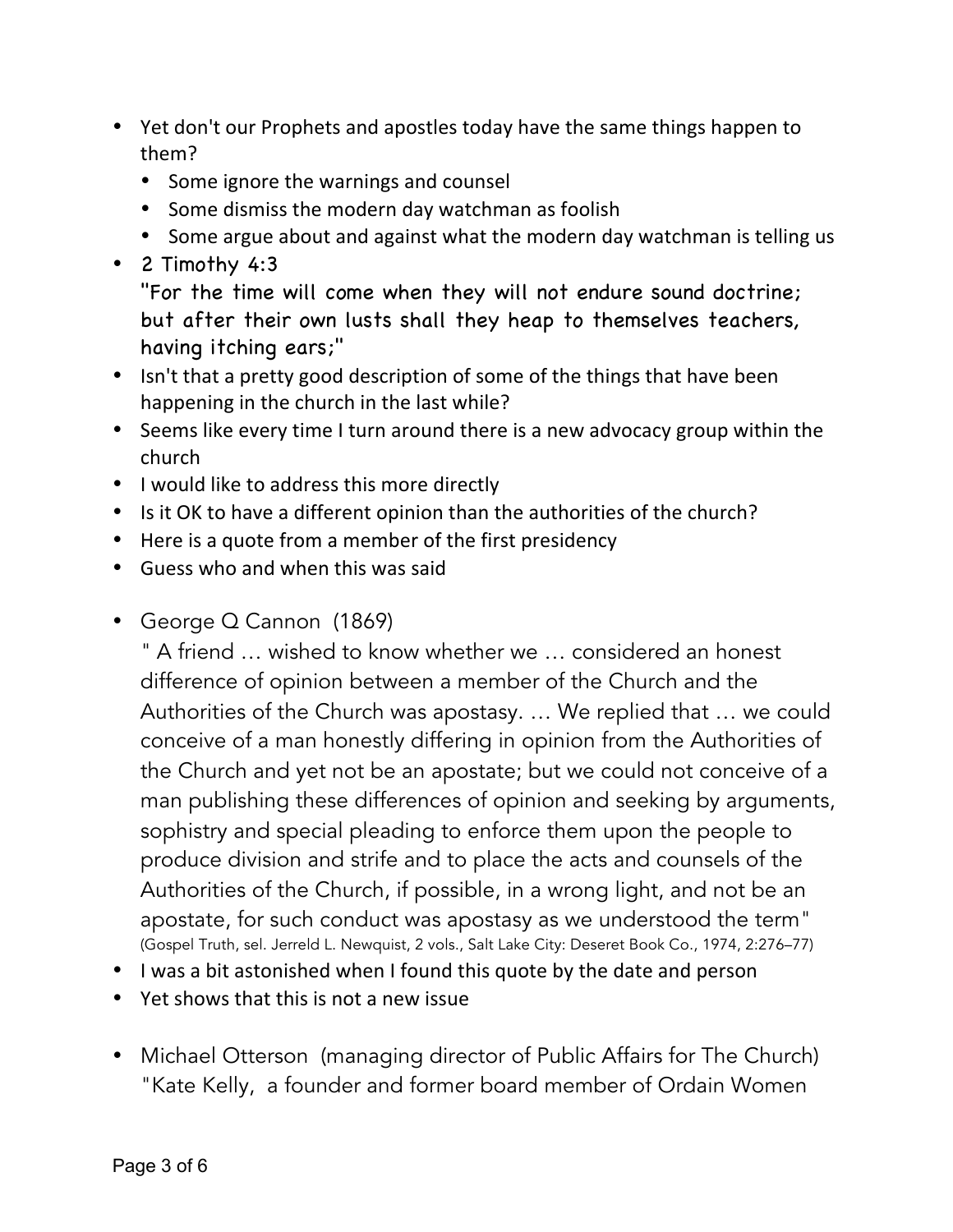excommunicated by her local LDS leaders in 2014, asked about the church's position on women in the priesthood and if those who advocate for women to receive the priesthood should be punished in their local congregations.

(Answer):

People aren't punished for opinions," he added, "and I think there is a significant degree of misunderstanding. Having opinions, even about whether women should hold the priesthood, is certainly within the purview of any member of the church. However, when those opinions transfer into advocacy or lobbying, particularly when they're clearly lobbying against what has been declared as clear doctrine by church leaders, that crosses a line, and in a few cases, and you mentioned your own case, in a few cases that has led to a disciplinary council." (More expansive boundaries, not 'bubbles,' for LDS Church, Otterson says. Deseret News Wednesday, April 13 2016 (http://www.deseretnews.com/article/865652045/LDS-Churchboundaries-more-expansive-than-restrictive-Michael-Otterson-says-at-UVU.html))

- For me personally having a different opinion than our church leaders is a redflag, a warning, sirens going off.
	- Comes from the Holy Ghost
	- Feeling that something is out of tune or dissonant
- Our duty is to follow the watchman
- We just heard our watchman a few weeks ago
	- What did they say?
	- What should we do or think?
- Bruce R McConkie

" You don't have to live a life that's truer than true. You don't have to have an excessive zeal that becomes fanatical and becomes unbalancing. What you have to do is stay in the mainstream of the Church - keeping commandments, paying your tithing, serving in the organizations of the Church, loving the Lord, staying on the straight and narrow path." ("The Probationary Test of Mortality," Devotional Address given at University of Utah Institute of Religion, January 10, 1982, p. 11.)

• Focus on "mainstream of the church"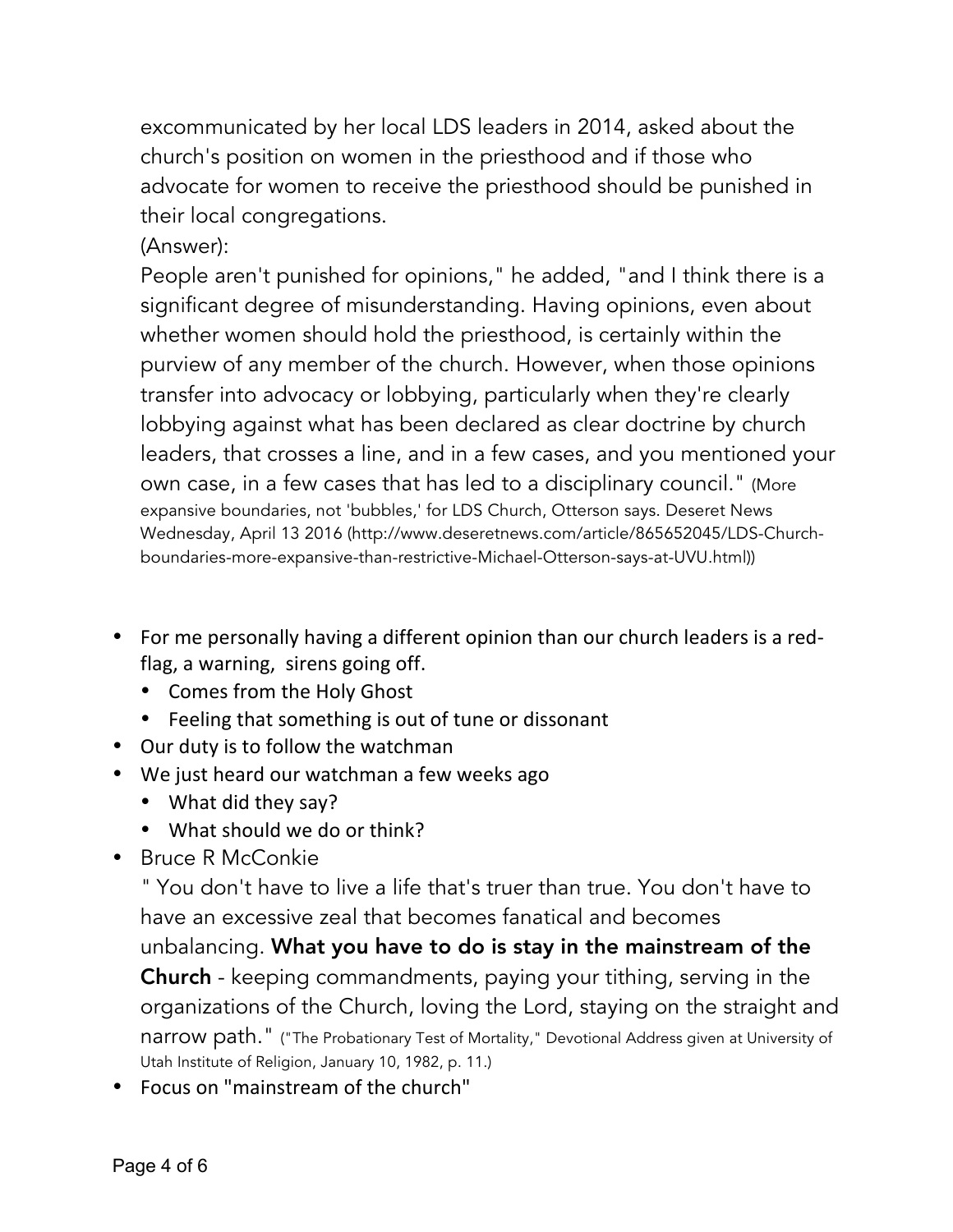• If we find ourselves on the fringe of the church, at odds with the rest of the membership then we can know that we are not heeding the Watchmen on the tower

### **Watchman – Stake President, Bishop**

- Not only Prophets and apostles
- Applies to our Stake
- Stake President is a watchman for the stake
- Stake President hold keys to spiritual and temporal guidance for our stake
	- It will be specific to our stake
	- It will always be in harmony with the Prophet and Apostles
	- He will be speaking later today and tomorrow on the things that are on his mind
		- We should give heed to what he says
		- Not dismiss it, or think it foolish, or argue about or with him
- Applies to our wards
- Bishop is a watchman for the ward
- Bishop holds the keys to spiritual and temporal guidance for his ward
	- It will always be in harmony with the Prophet and Apostles and the stake president
	- It will be specific to our ward

## **Watchmen in the Quorum**

- Applies to our Priesthood quorum
- Quorum President is a watchman for the quorum
- He holds the keys
	- It will always be in harmony with the Prophet and Apostles, Stake President, and Bishop
	- It will be specific to our Quorum